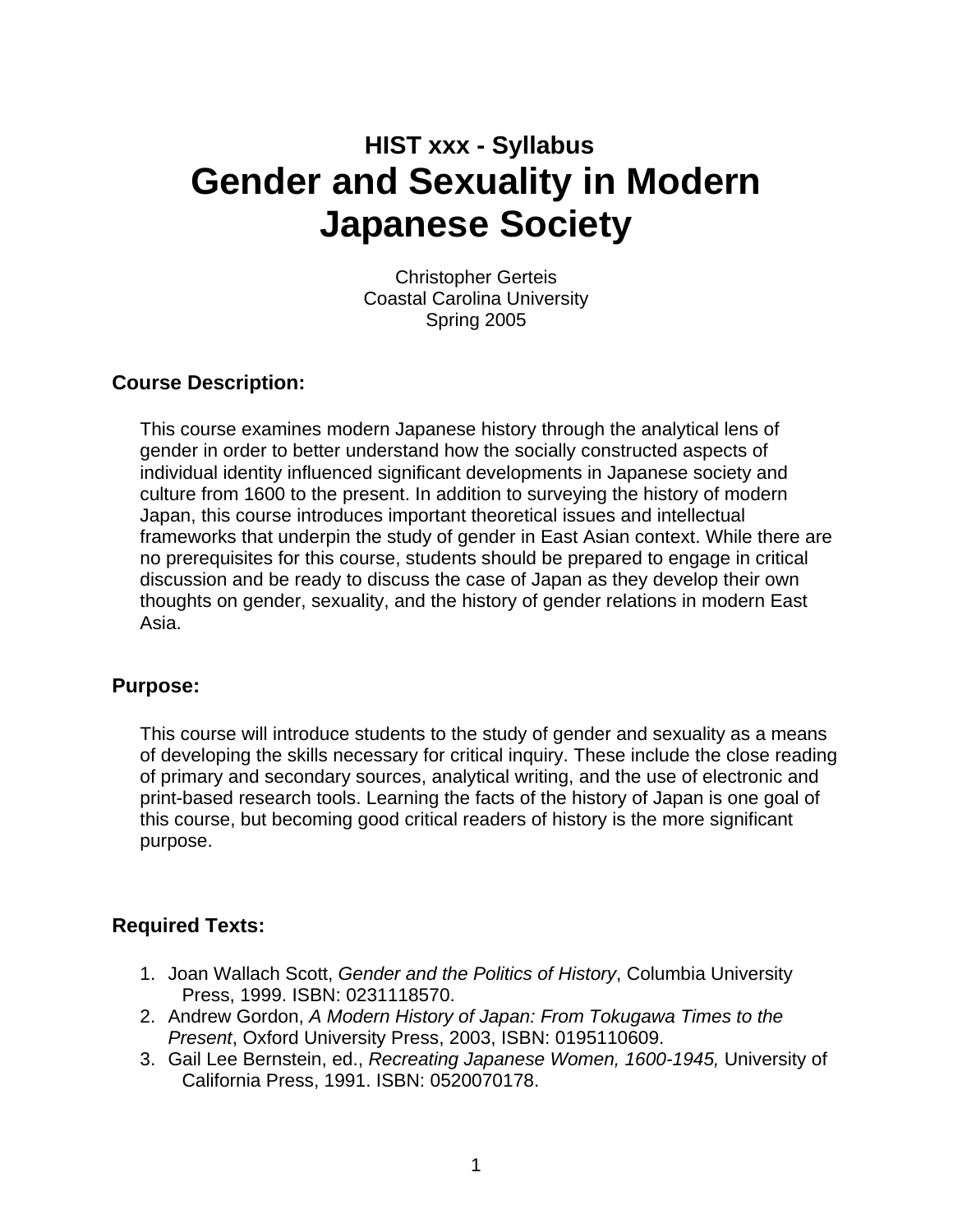- 4. Sharon Sievers, *Flowers in Salt: The Beginnings of Feminist Consciousness in Modern Japan,* Stanford University Press, 1987. ISBN: 0804713820.
- 5. Gregory Pflugfelder, *Cartographies of Desire: Male-Male Sexuality in Japanese Discourse, 1600-1950*, University of California Press, 2000. ISBN: 0520209095.
- 6. Jordon Sand, *House and Home in Modern Japan : Architecture, Domestic Space, and Bourgeois Culture, 1880-1930*, Harvard University Press, 2004. ISBN: 0674012186.
- 7. Robert J. Smith and Ella Lury Wiswell, *The Women of Suye Mura*, University of Chicago Press, 1982. ISBN: 0226763455.
- 8. Jennifer E. Robertson, *Takarazuka: Sexual Politics and Popular Culture in Modern Japan*, University of California Press, 1998. ISBN: 0520211510.
- 9. CoursePack made available by electronic reserve at http:// .

#### **Films and Documentaries Shown (in whole or in part):**

- *1. Sansho the Bailiff*
- 2. *Pacific Century The Meiji Revolution*
- 3. *Eijanaika*
- 4. *Osaka Elegy*
- *5. Sisters of the Gion*
- *6. Shinjuku Boys*
- *7. Ripples of Change*
- 8. *Fires on the Plain*
- 9. *In the Name of the Emperor*
- 10. *Japanese Devils*
- 11. *Pacific Century Reinventing Japan*
- 12. *Bashoku* or *Streets of Shame*

#### **Requirements:**

- Five 3-page précis, each summarizing the argument of an assigned reading.
- Five 10-minute oral presentations, each presenting the issues addressed in the submitted précis. A satisfactory oral presentation would closely follow the text of its accompanying précis.
- Two 10-12 page papers, each on an assigned question that asks students to wrestle with the issues presented in an assigned set of readings.
- Five In-Class Essays, each asking students to illustrate their knowledge of the reading assigned for that day.
- Active discussion and classroom participation, requiring students to demonstrate their engagement with the assigned reading.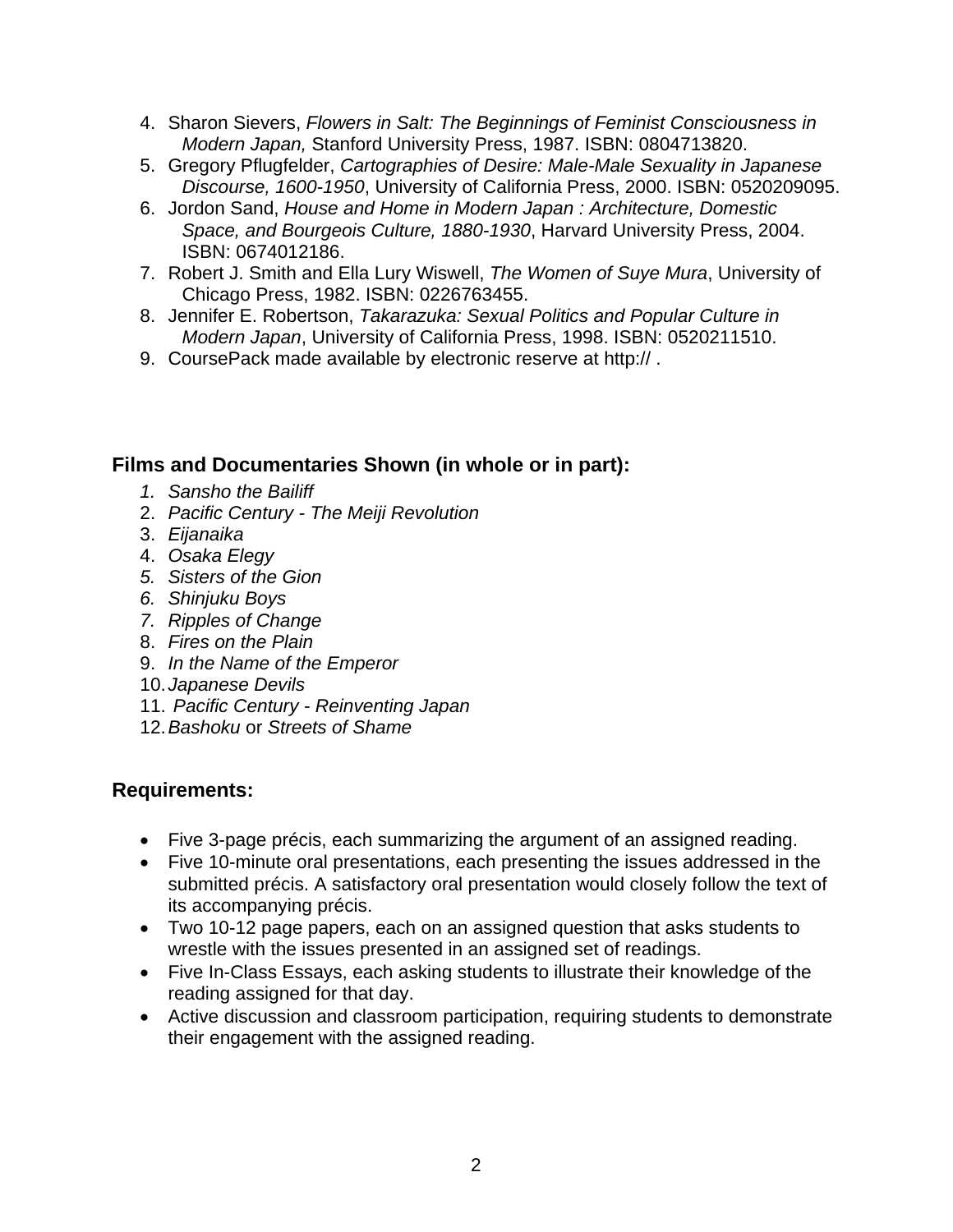#### **Evaluation:**

- **Classroom Collegiality** (15%): 15% will be based on the quality of the student's day-to-day demonstrated understanding of assigned materials and on-going discussions.
- **Précis** (25%): Students will be asked to write five précis, each worth 5% of the final grade, *two of which must be completed prior to the midterm examination*. In this case, a précis is a three-page paper that accurately summarizes the argument and evidence presented in an assigned reading.
	- a) The précis will be shared with the entire class in conjunction with the student's oral presentation (or participation in a panel discussion) on the same assigned reading. A satisfactory oral presentation would closely follow the text of the précis. The specifics of a panel discussion will be explained in class.
	- b) Each student will be responsible for either uploading their précis to the course blackboard site by 10:00 PM the day previous OR bringing enough copies of their précis to share with their classmates.
	- c) *All students will be expected to comment on their colleagues' work in a mutually respectful manner.*
	- d) Students may select from twenty-three possible sets of readings (labeled 'a' to 'v' in the Course Schedule), but must sign-up no less than two weeks in advance of the selected reading assignment. Précis are mandatory, and a student must complete all five in order to pass this course.
	- e) Any student not completing five précis by the end of the course will earn the grade 'F' for the semester.
- **Oral Presentations** (5%): 5% will be derived from the student's oral presentations (or participation in guided panel discussions) in conjunction with five assigned précis.
- **In-Class Essays** (15%): Students will write five short-essay exams, the sum of which will total 15% of the final grade. These essays *will not* be announced in advance. One reason for these assignments is to allow the student to prove that they are indeed doing the work required.
- **Paper Assignments** (40%): Two 10-12 page papers, 20% each, which investigate an assigned topic. A well written paper will be one which consists of an introduction to the historical problem; a summary of the argument; discussion of the assigned readings that pertain to the problem; the student's own historical analyses; and a conclusion that summarizes the student's argument. The paper will be evaluated on the bases of how the theme is presented, how the paper is organized, and the extent to which evidence presented supports the stated view.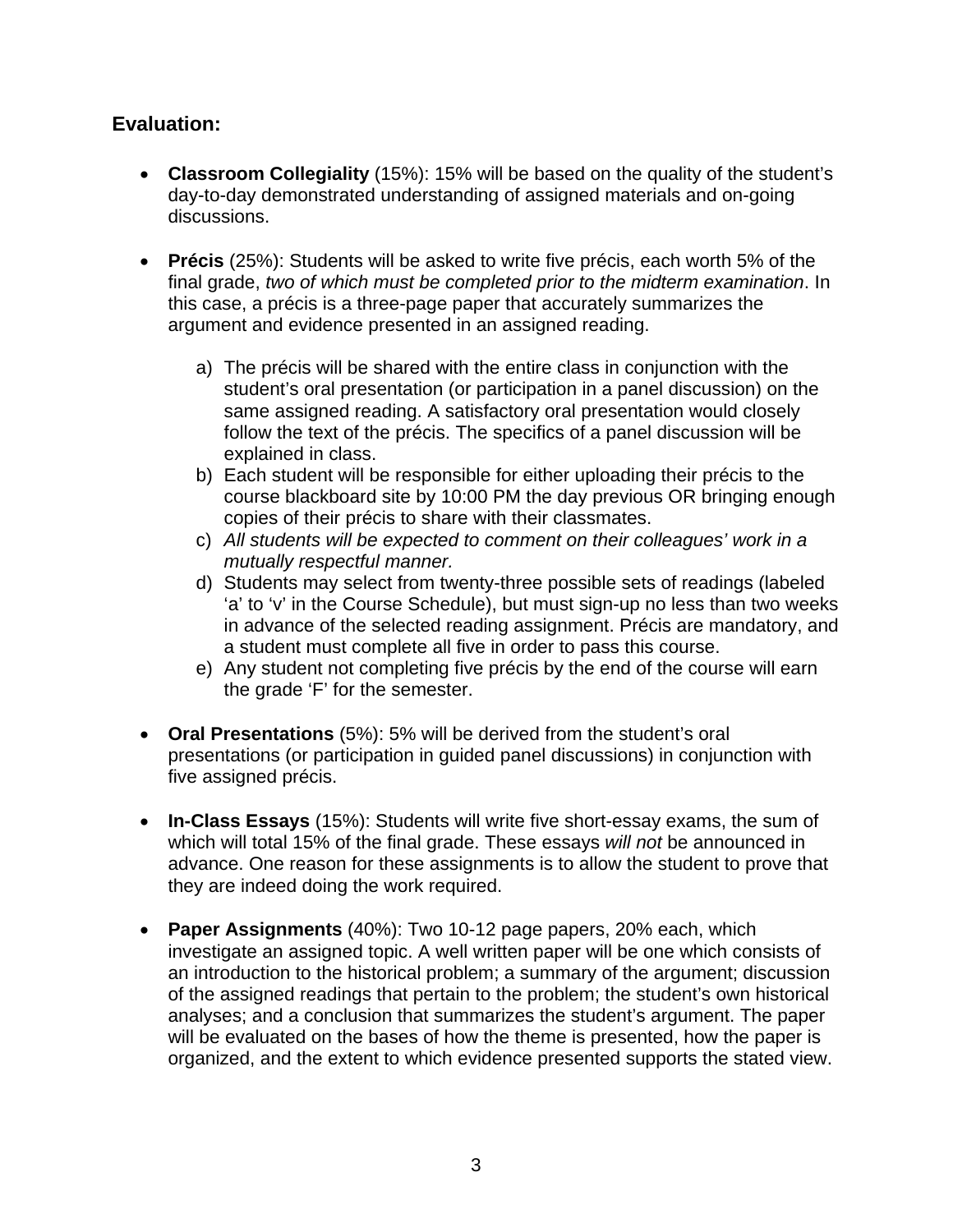#### **Grading Criteria for all Written Assignments:**

- *A grade*: Insightful thesis, skillful development of the argument, intelligent marshaling of evidence, correct diction, grammar, syntax, diction, punctuation, etc.
- *B grade*: Sound thesis, good organization, development of the argument, use of evidence, mostly correct grammar, syntax, diction, punctuation, etc.
- *C grade*: Adequate but not particularly thoughtful thesis, inconsistent organization and development of the argument, only adequate evidence, uneven grammar, syntax, diction, punctuation, etc.
- *D and F grades*: poorly formulated thesis, bad organization and development of ideas, inadequate evidence, frequent mistakes in grammar and diction, awkward syntax, simple grammatical errors, faulty punctuation, etc.

#### **Online Resources:**

- Writing and Reading History
	- o www.uiowa.edu/~histwrit/index.htm
- Contemporary World Maps
	- o www.nationalgeographic.com/maps/index.html
- Historical Maps
	- o www.lib.utexas.edu/maps/historical/index.html

### **Policy on Plagiarism:**

• Plagiarism is the act of representing someone else's work as your own. Such behavior will result in failure of the course.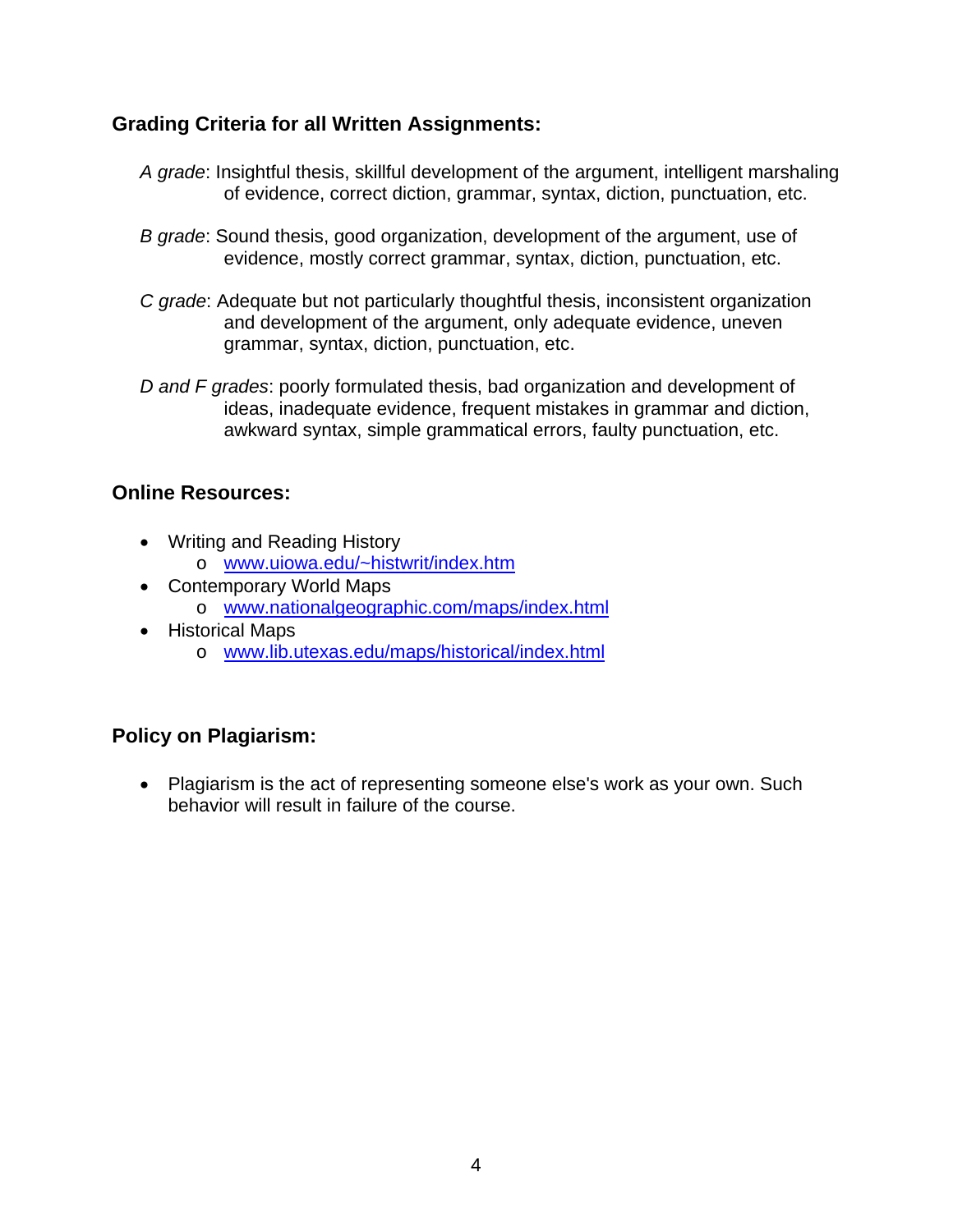# **Course Schedule**

| <b>Class</b><br><b>Meeting</b> | <b>Discussion Theme</b>                            | <b>Required</b><br><b>Reading/Assignment</b>                                                 |
|--------------------------------|----------------------------------------------------|----------------------------------------------------------------------------------------------|
|                                | Why 'Gender and Japan'?                            | Syllabus (post-facto)                                                                        |
|                                | Approaches to the Study of Gender<br>and Sexuality | Scott 1-50, 199-222                                                                          |
|                                |                                                    | a. Bernstein, "Introduction,"<br>1-15; Caplan, "Afterword"<br>315-321 in Bernstein           |
|                                |                                                    | b. Bestor, "Gendered<br>Domains - A Commentary<br>on Research in Japanese<br>Studies".       |
|                                |                                                    | (Gordon v-59)                                                                                |
|                                | Confucian Society and the Tokugawa<br>Woman        | c. Uno, "Women and<br>Changes in the Household<br>Division of Labor," 17-41 in<br>Bernstein. |
|                                |                                                    | d. Walthall, "Devoted<br>Wives/Unruly Women".                                                |
|                                |                                                    | <b>VIDEO: Sansho the Bailiff</b>                                                             |
|                                |                                                    | e. Walthall, "The Life Cycle of<br>Farm Women in Tokugawa<br>Japan" 42-70 in Bernstein       |
|                                |                                                    | Cornell, "Peasant Women<br>f.<br>and Divorce in<br>Preindustrial Japan".                     |
|                                |                                                    | Robertson, "The Shingaku<br>Woman," 88-107 in<br><b>Bernstein</b>                            |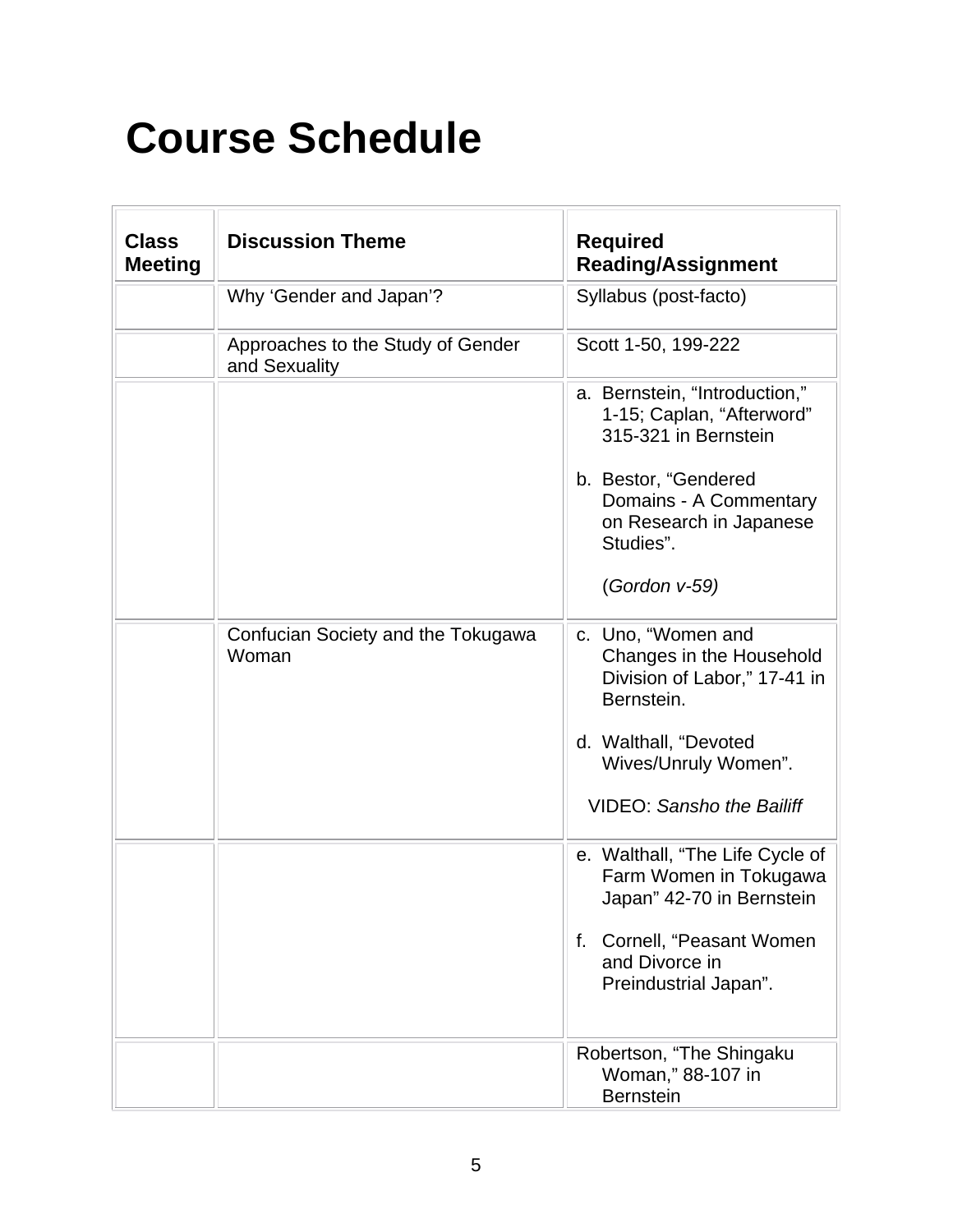|                                                                      | "The Greater Learning for<br>Women."                                                                                                  |
|----------------------------------------------------------------------|---------------------------------------------------------------------------------------------------------------------------------------|
| Sex and Sexuality in the Tokugawa Era                                | Seigle, "Moto-Yoshiwara".<br>Robertson, "Sexy Rice"                                                                                   |
|                                                                      | Seigle, "Rise of the Geisha"<br>and "Decline of the<br>Yoshiwara".<br><b>VIDEO: Sisters of the Gion</b>                               |
|                                                                      | Selections from Pflugfelder,<br>Cartographies of Desire.                                                                              |
|                                                                      | Selections from Pflugfelder,<br>Cartographies of Desire.                                                                              |
| Western Influences and the Re-<br>invention of Gender in Meiji Japan | Selections from Sand, House<br>and Home in Modern<br>Japan.<br>(Gordon 61-137)<br>VIDEO: Pacific Century - The<br>Meiji Revolution    |
| The Impact of Modernity: Inventing the<br>'Woman Question'           | Selections from Sand, House<br>and Home in Modern<br>Japan.<br>Sievers 10-53<br>Meiroku Zasshi Part I                                 |
|                                                                      | Nolte and Hastings, "The Meiji<br><b>State's Policy Towards</b><br>Women, 1890-1910" in<br><b>Bernstein</b><br>Meiroku Zasshi Part II |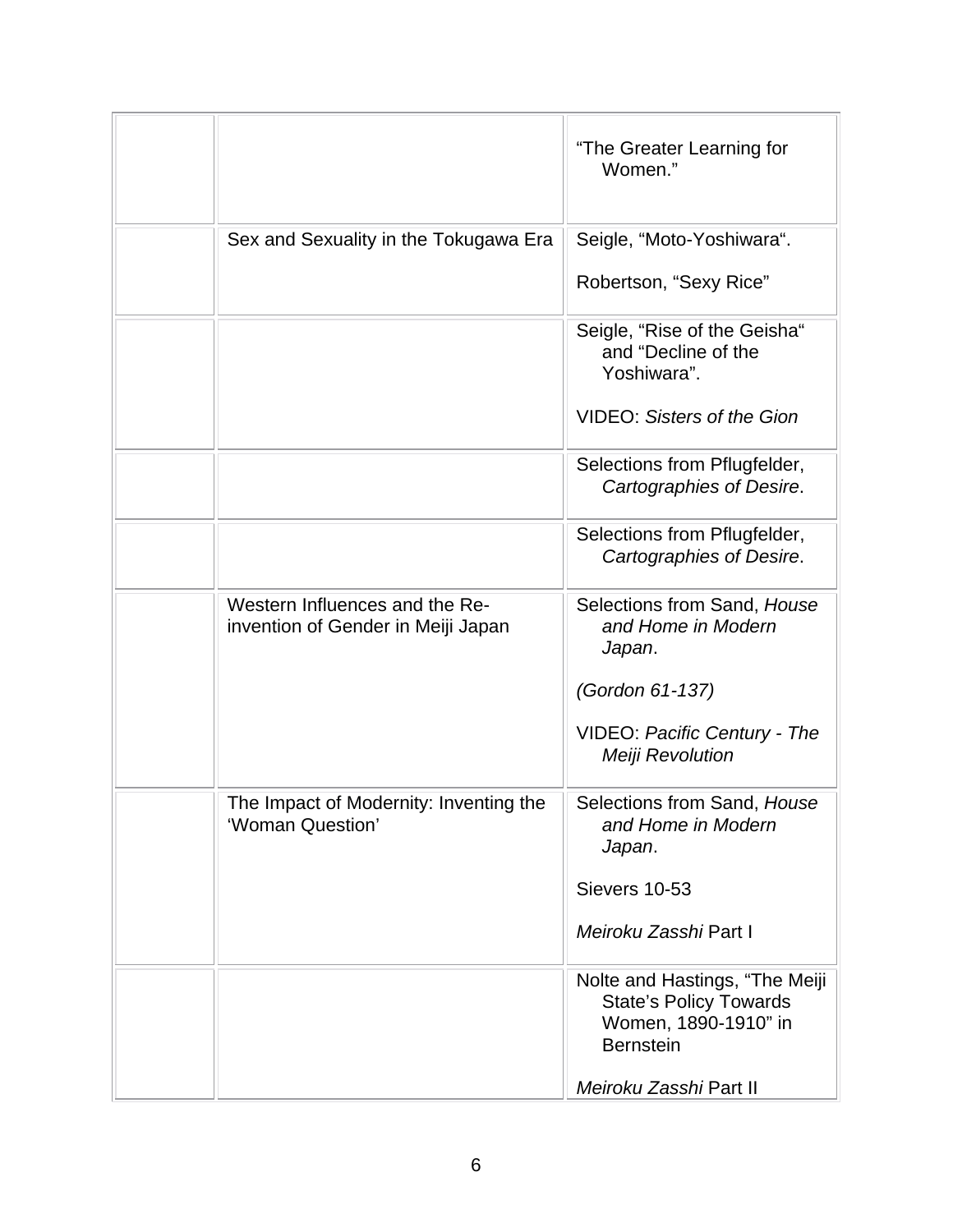| Westernization, Modernization,<br>Industrialization           | g. Sievers 54-86<br>h. Tsurumi, 3-46<br>"Introduction," "The<br>Background," and "Reeling<br>and Spinning".                                                                                                                                    |
|---------------------------------------------------------------|------------------------------------------------------------------------------------------------------------------------------------------------------------------------------------------------------------------------------------------------|
|                                                               | i.<br>Sievers 114-138; and<br>Tsurumi, 174-198 "The<br>Loom and the Brothel,"<br>and "Textile Women and<br>their Families".<br>Malony, "Activism Among<br>j.<br>Women in the Taisho<br><b>Cotton Textile Industry"</b><br>217-238 in Bernstein |
| <b>First Long Paper Due to my office by</b><br>5:00PM         |                                                                                                                                                                                                                                                |
| The Urban 20s and 30s: MoGa Myths                             | k. Silverberg, "The Modern"<br>Girl as Militant" 239-266 in<br><b>Bernstein</b><br>Robertson 1-46<br>L.<br>(Gordon 137-160)<br>VIDEO: Osaka Elegy or<br><b>Sisters of the Gion</b>                                                             |
| The Urban 20s and 30s: Eroticism and<br>the Eroticized Nation | m. Silverberg, "Café Waitress<br>Serving Modern Japan"<br>n. Mishima, "Patriotism"                                                                                                                                                             |
| The Urban 20s and 30s: Gender<br><b>Bending</b>               | Robertson 47-138                                                                                                                                                                                                                               |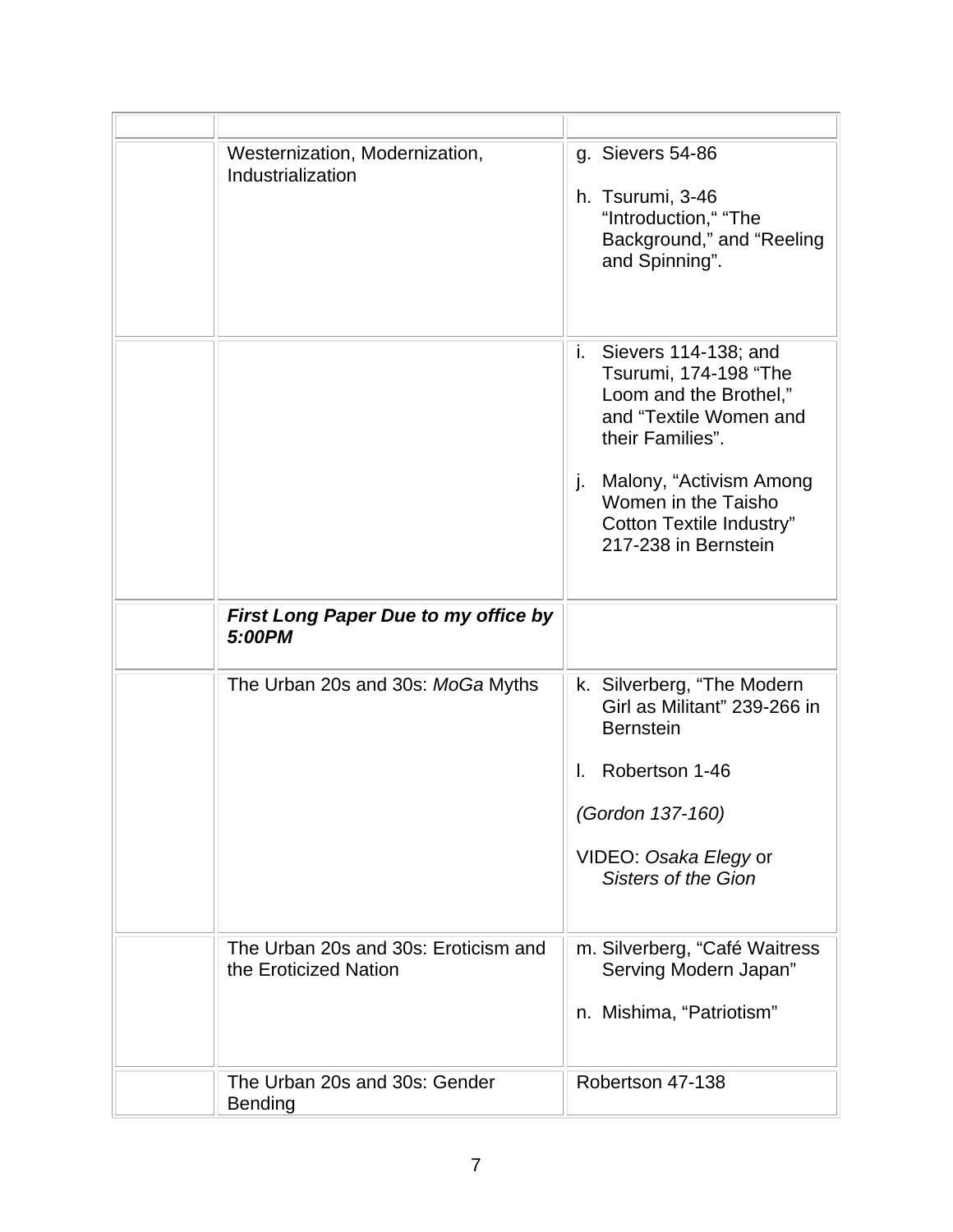|                                                            | <b>VIDEO: Shinjuku Boys</b>                                                                                                                                                                                     |
|------------------------------------------------------------|-----------------------------------------------------------------------------------------------------------------------------------------------------------------------------------------------------------------|
| Women and the Taisho-Showa State                           | o. Garon, "Women's Groups<br>and the Japanese State -<br>Contending Approaches to<br>Political Integration, 1890-<br>1945"<br>p. Nolte, "Women's Rights<br>and Society's Needs -<br>Japan's 1931 Suffrage Bill" |
| <b>Total War</b>                                           | Cook and Cook, 171-184; and<br>Hauser, "Women and War:<br>The Japanese Film Image"<br>in Bernstein<br>(Pyle 161-203)<br><b>VIDEO: Fires on the Plain</b>                                                        |
| Race, Manliness, and War Propaganda                        | Dower 191-233 "The Pure<br>Self". NOTE: Come<br>prepared to discuss the<br>cartoons on pages 191-<br>200.                                                                                                       |
| The Politics of Atrocity                                   | Chang, "Introduction"; AND<br>q.<br>Tanaka, "Introduction".<br>r. Chunghee Sarah Soh,<br>"The Korean Comfort<br>Women - Movement for<br>Redress".<br>VIDEO: In the Name of the<br>Emperor                       |
| <b>Cultural Contrasts: Rural Women Past</b><br>and Present | Smith and Wiswell ix-42                                                                                                                                                                                         |
|                                                            | Smith and Wiswell 61-148<br><b>VIDEO: Ripples of Change</b>                                                                                                                                                     |